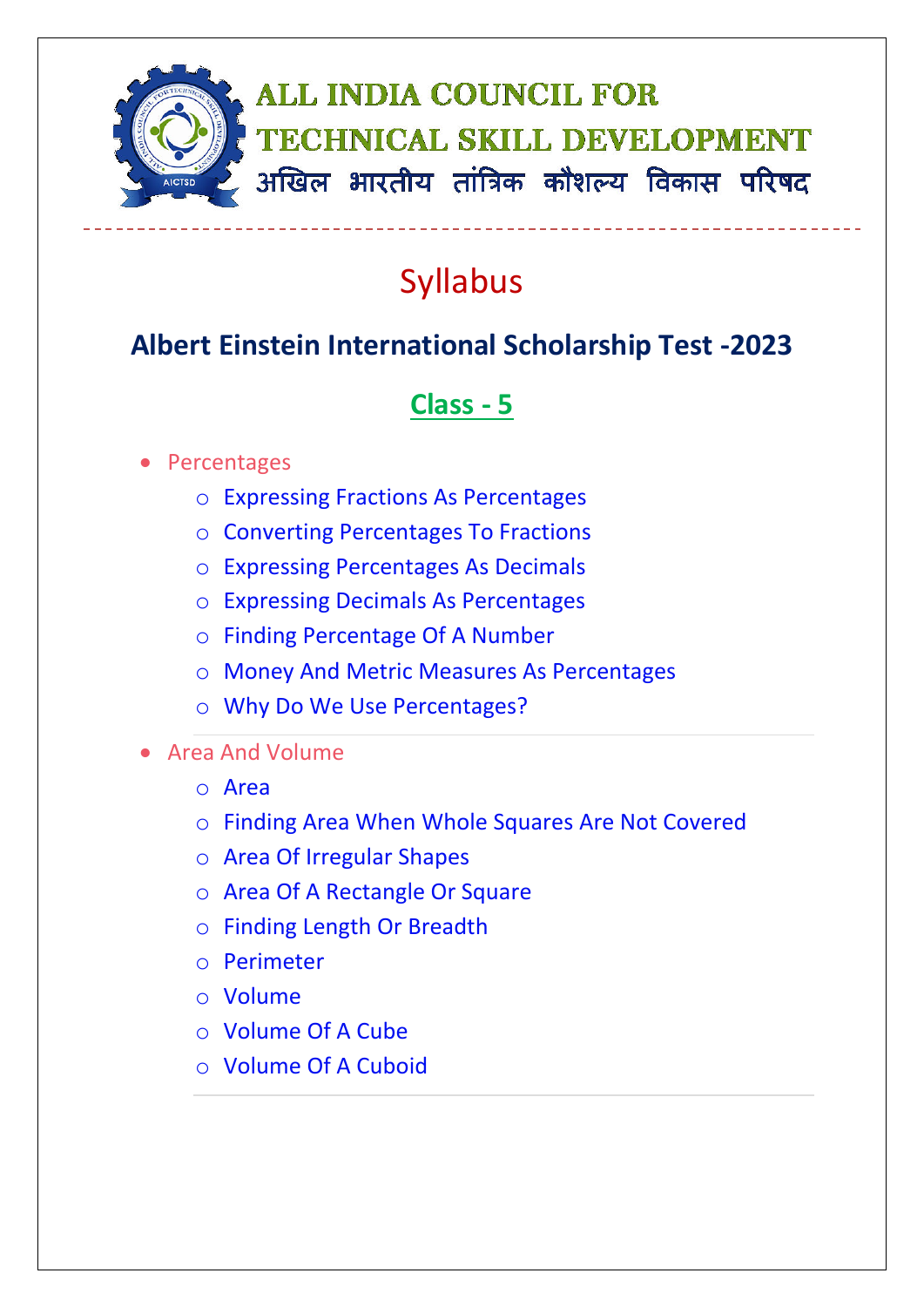

- Ratio And Proportion
	- o Introduction
	- o Ratio
	- o Proportion
	- o Unitary Method
- Comparing Quantities
	- o Introduction
	- o Equivalent Ratios
	- o Percentage Another Way Of Comparing Quantities
	- o Use Of Percentages
	- o Prices Related To An Item Or Buying And Selling
	- o Charge Given On Borrowed Money Or Simple Interest

#### Rational Numbers

- o Introduction
- o Need For Rational Numbers
- o What Are Rational Numbers?
- o Positive And Negative Rational Numbers
- o Rational Numbers On A Number Line
- o Rational Numbers In Standard Form
- o Comparison Of Rational Numbers
- o Rational Numbers Between Two Rational Numbers
- o Operations On Rational Numbers
- Money
	- o Conversion Of Rupees Into Paise
	- o Conversion Of Paise To Rupees